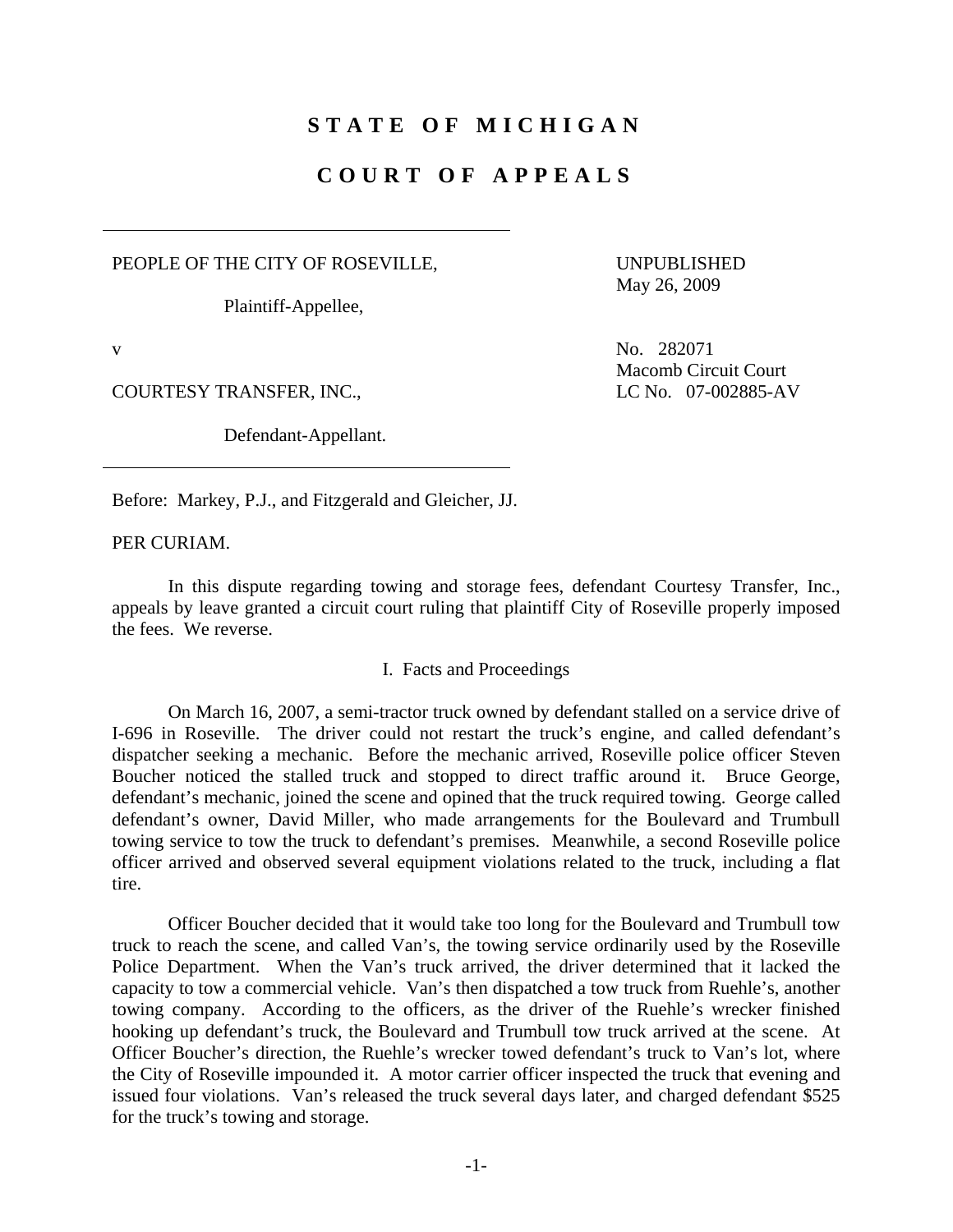Defendant petitioned the district court seeking reimbursement of the towing and storage fees charged by Ruehle's. Defendant's petition asserted that pursuant to MCL 257.252d(2), the police and their designated towing companies were required to disconnect the truck when the Boulevard and Trumbull wrecker arrived. The district court conducted an evidentiary hearing and concluded that the Roseville police properly directed the towing on the basis of the equipment violations and defendant's failure to tender a reasonable service fee, as required by MCL 257.252d(2). Defendant appealed this ruling to the circuit court, which also rejected defendant's arguments, explaining that "in the interest of safety, which is over-riding," the police properly ordered the disabled truck towed from the scene.

## II. Analysis

 The decisions of the district court and circuit court involve the application of statutory provisions in the Michigan vehicle code, MCL 257.1 *et seq*. This Court reviews de novo legal issues of statutory construction. *In re Petition of Attorney Gen for Investigative Subpoenas*, 274 Mich App 696, 698; 736 NW2d 594 (2007). When construing a statute, this Court must ascertain and give effect to the Legislature's intent. *People v Pasha*, 466 Mich 378, 382; 645 NW2d 275 (2002). "The first step in that determination is to review the language of the statute itself." *Id*. (internal quotation omitted).

 We give the words of a statute their plain and ordinary meaning, looking outside the statute to ascertain the Legislature's intent only if the statutory language is ambiguous. Where the language is unambiguous, we presume that the Legislature intended the meaning clearly expressed—no further judicial construction is required or permitted, and the statute must be enforced as written. [*Bloomfield Charter Twp v Oakland Co Clerk*, 253 Mich App 1, 10; 654 NW2d 610 (2002), quoting *Pohutski v City of Allen Park*, 465 Mich 675, 683; 641 NW2d 219 (2002) (internal quotation omitted).]

 This Court gives effect to every word, phrase, and clause in the statute. *People v Hill*, 269 Mich App 505, 515; 715 NW2d 301 (2006). We must avoid construing a statute in a manner that renders statutory language nugatory or surplusage, and instead endeavor to "construe an act as a whole to harmonize its provisions and carry out the purpose of the Legislature." *Id*., quoting *Macomb Co Prosecutor v Murphy*, 464 Mich 149, 159-160; 627 NW2d 247 (2001). A particular word in one statutory section must be interpreted in conjunction with "every other section, so as to produce, if possible, a harmonious and consistent enactment as a whole." *Grand Rapids v Crocker*, 219 Mich 178, 182-183; 189 NW 221 (1922).

 Under MCL 257.252d(1), a police agency may immediately remove a vehicle from a public road, at the owner's expense,

 (a) If the vehicle is in such a condition that the continued operation of the vehicle upon the highway would constitute an immediate hazard to the public.

 (b) If the vehicle is parked or standing upon the highway in such a manner as to create an immediate public hazard or an obstruction of traffic.

However, subsection 252d(2) qualifies the police agency's towing powers as follows: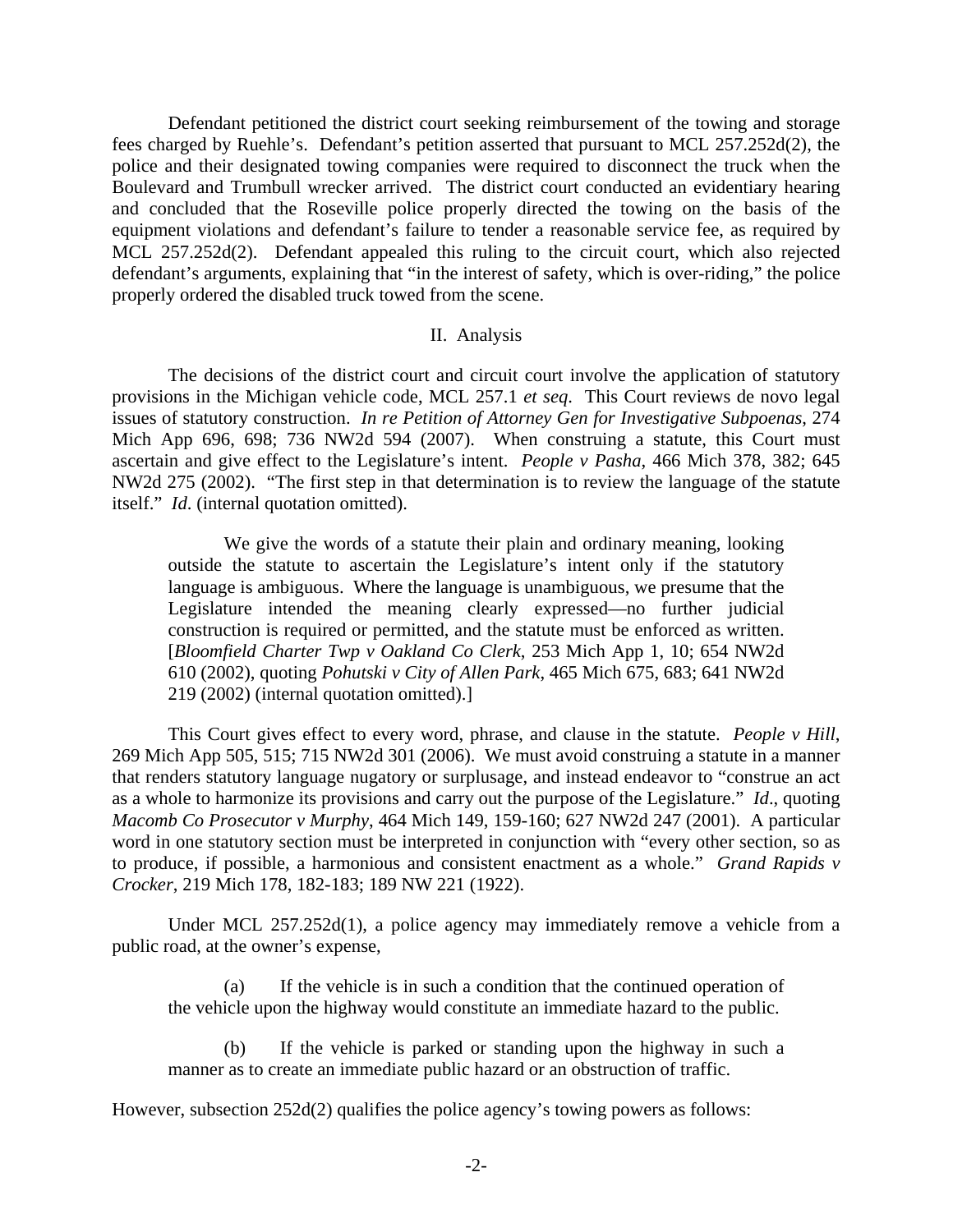If the owner or other person who is legally entitled to possess the vehicle arrives at the location where a vehicle is located before the actual towing or removal of the vehicle, the vehicle shall be disconnected from the tow truck, and the owner or other person who is legally entitled to possess the vehicle may take possession of the vehicle and remove it without interference upon the payment of the reasonable service fee, for which a receipt shall be provided.

 In MCL 257.252f, the Michigan vehicle code also sets forth a procedure that a vehicle owner may employ to challenge police conduct under MCL 257.252d, and to recover the costs of improper towing and storage. In relevant part, this section provides,

(1) Upon the filing of a petition prescribed in section 252a, 252b, or 252d, signed by the owner of the vehicle which has been taken into custody, the court shall do both of the following:

(a) Schedule a hearing within 30 days for the purpose of determining whether the police agency . . . acted properly.

\* \* \*

(2) At the hearing specified in subsection (1), *the police agency* . . . *shall have the burden of showing by a preponderance of the evidence that it has complied with the requirements of this act* in processing the abandoned vehicle or vehicle removed under section 252d.

(3) After the hearing, the court shall make a decision that includes 1 or more of the following:

(a) A finding that the police agency complied with the procedures established for the processing of … a vehicle removed under section . . . 252d . . .

.

 $\overline{\phantom{a}}$ 

(b) *A finding that the police agency did not comply with the procedures established for the processing of … a vehicle removed under section* . . . *252d.* After making the finding, the court shall issue an order directing that the vehicle immediately be released to the owner, and that the police agency is responsible for the accrued towing and storage charges. . . . [Emphasis added.]<sup>1</sup>

 The parties agree that Boulevard and Trumbull arrived "before the actual towing or removal of the vehicle" owned by defendant had been accomplished by Ruehle's. The plain language of MCL 257.252d(2) contemplates that under these circumstances, "the owner or other person who is legally entitled to possess the vehicle may take possession of the vehicle and

<sup>1</sup> After the district court's and circuit court's rulings in this case, the Legislature amended MCL 257.252d and MCL 257.252f in several respects, none of which have any bearing on the issues raised in this case. 2008 PA 539, effective January 13, 2009.